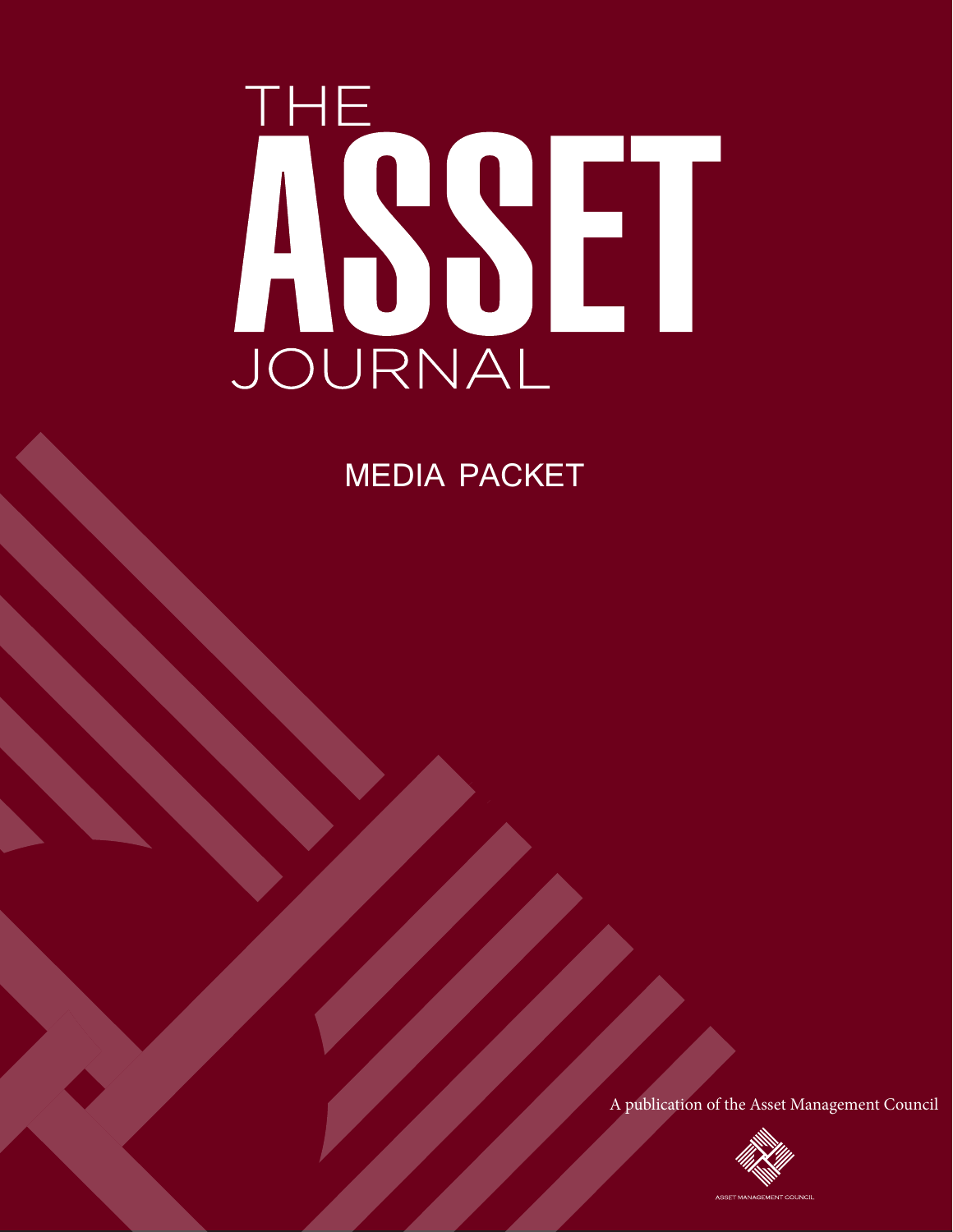## About TAJ

Commencing in 2007, *The Asset Journal* is the official publication of the Asset Management Council. It has a close relationship with the asset management community, being one of the few professional publications that focuses exclusively on asset management.

The goal of *The Asset Journal* is to create broader awareness of the value of asset management, nurture a common understanding of asset management and provide a portal to asset management knowledge and resources. *The Asset Journal* features various forms of technical and non-technical content. Within an issue, readers might find peer-reviewed technical papers, news about the latest developments within the industry, reviews and profiles on leading topics within asset management, and much more.

*The Asset Journal* is published four times per year and is available digitally. The estimated circulation is over 5,000, in which a direct email is sent to all members and non-members referencing the publically available link for viewing and reading. The Journal's primary audiences are asset management practitioners, senior asset managers, and maintenance engineers.

#### Advertising in TAJ

*The Asset Journal* is available exclusively in digital format and offers advertisers a range of platforms to engage with their audience. Over 5,000 asset management professionals currently receive a direct email with a link to the latest digital edition of the journal. Since the link is publically available and permanently housed on third-party servers, *The Asset Journal* can be viewed anywhere, anytime, by anyone, increasing our audience and overall reach. To view the latest issue, please visit amcouncil.com.au/knowledge/the-asset-journal

Advertising in *The Asset Journal* enables you to reach your key target markets in any industry that practices asset management, including water, oil & gas, government, rail, etc. Since the Asset Management Council is the trusted source for asset management news and information in Australia, our readership is dedicated and passionate, meaning stronger engagement from your target audience.

A range of advertising packages and options are available, from basic one-off advertisements to sponsored case studies, *The Asset Journal* can tailor its content and material to suit your requirements and budget. In addition, since *The Asset Journal* is exclusively a digital publication, we have the ability to offer special services that print magazine cannot provide. A few examples are as follows:

- Hyperlinks that can redirect straight to your company's website, making it easier for customer to enter the purchase cycle.

- Video overlays that can promote a new product, project or company profile in an exciting and engaging way.

### Readership 5,000+